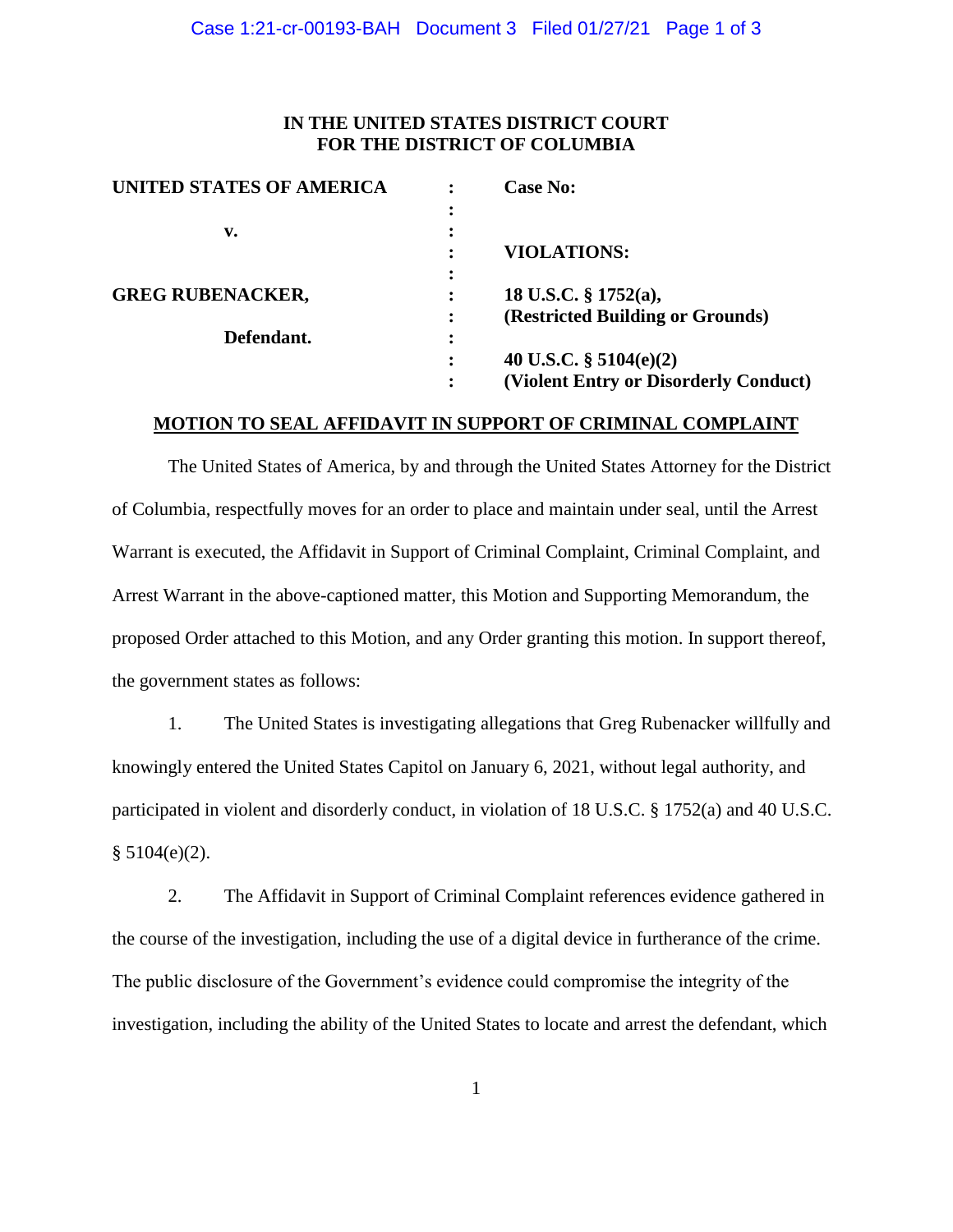### Case 1:21-cr-00193-BAH Document 3 Filed 01/27/21 Page 2 of 3

also may lead to the destruction of evidence in other locations including the digital device. Thus, a sealing order is necessary to avoid hindering the ongoing investigation in this matter.

2. As stated in Washington Post v. Robinson, 935 F.2d 282, 288 (D.C. Cir. 1999), there is a presumption of access to Court proceedings. But, this can be overridden if "'(1) closure serves a compelling interest; (2) there is a substantial probability that, in the absence of closure, this compelling interest would be harmed; and (3) there are no alternatives to closure that would adequately protect the compelling interest." Id. at 290 (quoting Oregonian Pub. Co. v. United States Dist. Court, 920 F.2d 1462, 1466 (9th Cir. 1990)).

3. In this matter, the United States has a compelling interest in preserving the integrity of its investigation and arresting the defendant. A limited sealing order ensuring that filings related to the Criminal Complaint and Arrest Warrant are not accessible from the Court's public files is narrowly tailored to serve a compelling interest.

4. Furthermore, the United States respectfully submits that complying with the normal notice requirements of Washington Post would defeat the purpose of the motion to seal. Persons who know the criminal justice system also know that docketing a motion to seal an Affidavit in Support of Criminal Complaint and Arrest Warrant, or a resulting sealing order, means that the defendant is charged with a crime, and the Government intends to arrest her. Thus, if this Motion or a sealing order were to become public, it would be the same as making public the Complaint and Arrest Warrant.

**WHEREFORE**, the United States respectfully requests that this Court issue an Order directing that the Clerk of the Court place and maintain under seal, until execution of the Arrest

2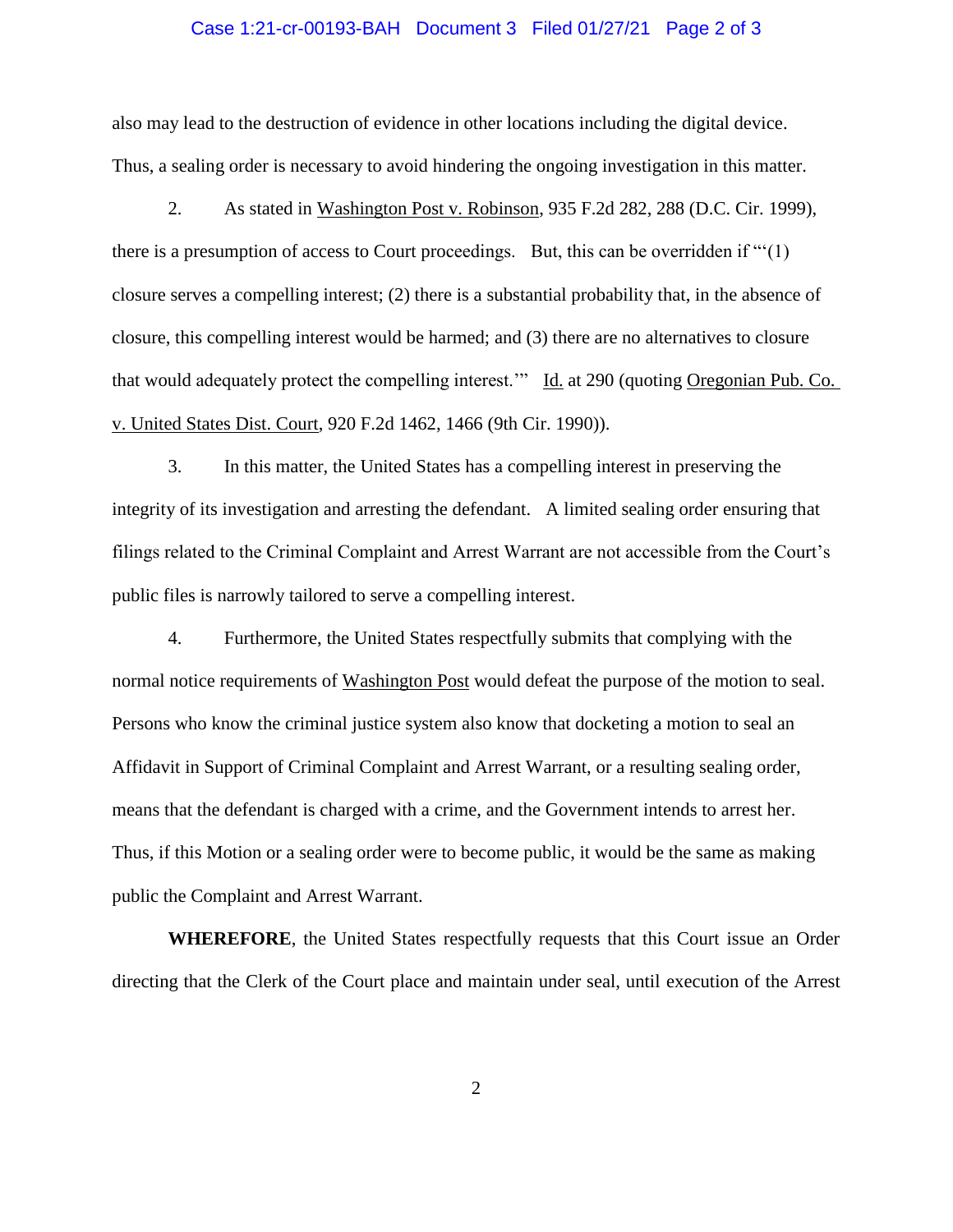Warrant, the Affidavit in Support of Criminal Complaint, this Motion and Supporting Memorandum, the proposed Order attached to this Motion, and any Order granting this motion.

Respectfully submitted,

MICHAEL SHERWIN ACTING UNITED STATES ATTORNEY

*/s/ Troy A. Edwards, Jr.*

by: Troy A. Edwards, Jr. N.Y. Bar No. 5453741 Assistant United States Attorney  $5554<sup>th</sup> Street, N.W.,$ Washington, D.C. 20530 (202) 252-7081 troy.edwards@usdoj.gov